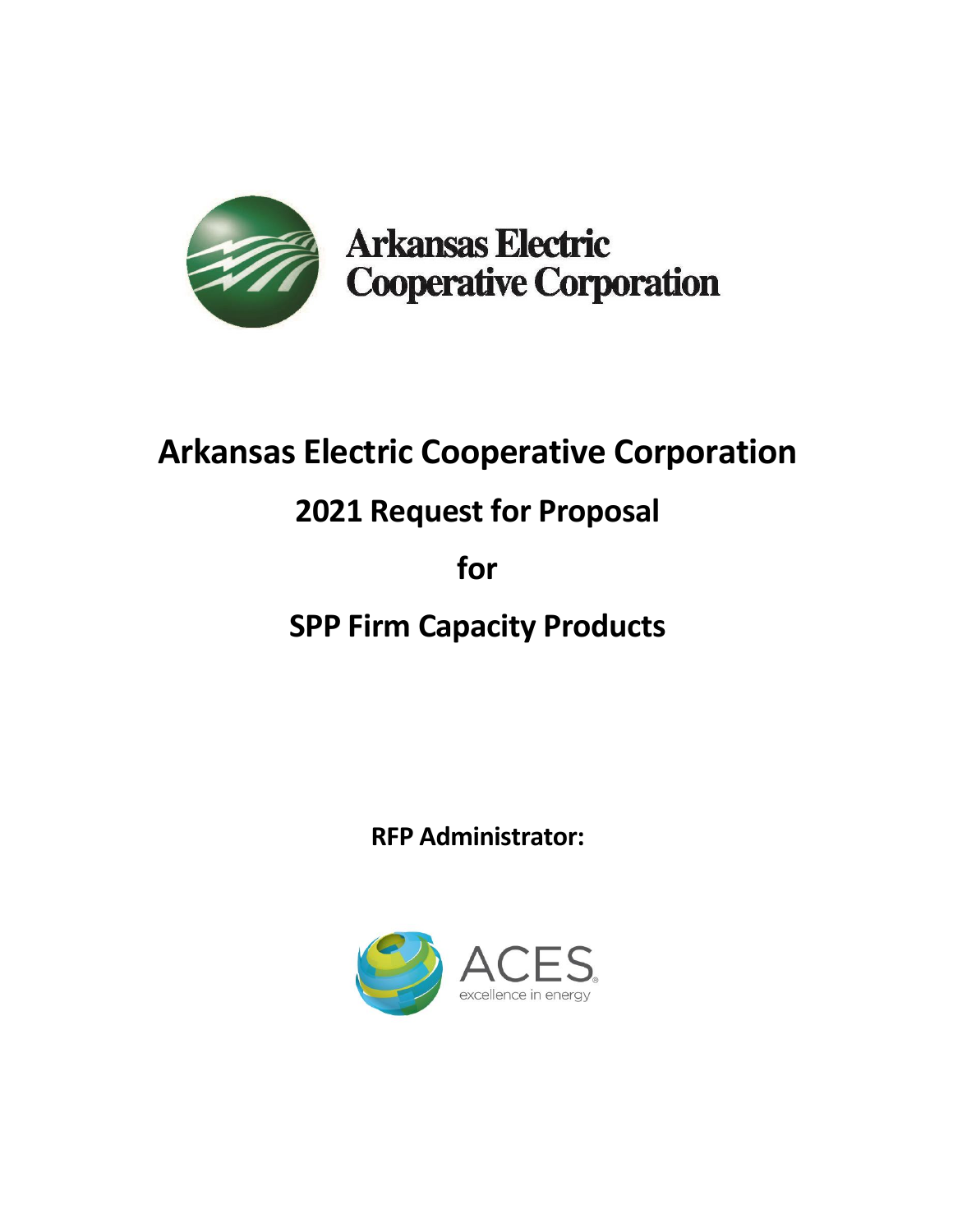## **Contents:**

| 1. |        |  |
|----|--------|--|
|    | 1.1.   |  |
|    | 1.2.   |  |
|    | 1.3.   |  |
| 2. |        |  |
|    | 2.1.   |  |
|    | 2.2.   |  |
|    | 2.3.   |  |
|    | 2.4.   |  |
|    | 2.5.   |  |
|    |        |  |
| 3. |        |  |
|    | 3.1.   |  |
|    | 3.1.1. |  |
|    | 3.1.2. |  |
|    | 3.1.3. |  |
|    | 3.1.4. |  |
|    | 3.2.   |  |
|    | 3.3.   |  |
| 4. |        |  |

# **Appendices (Available on the RFP Website)**

| A | <b>Notice of Intent to Provide Proposal</b> |
|---|---------------------------------------------|
|---|---------------------------------------------|

- $B-1$ **Evaluation Form for Thermal Generation Resources**
- $B-2$ Evaluation Form for Solar and/or Energy Storage Resources
- **Evaluation Form for Hydroelectric Resources**  $B-3$
- $B-4$ **Evaluation Form for Firm Capacity Only**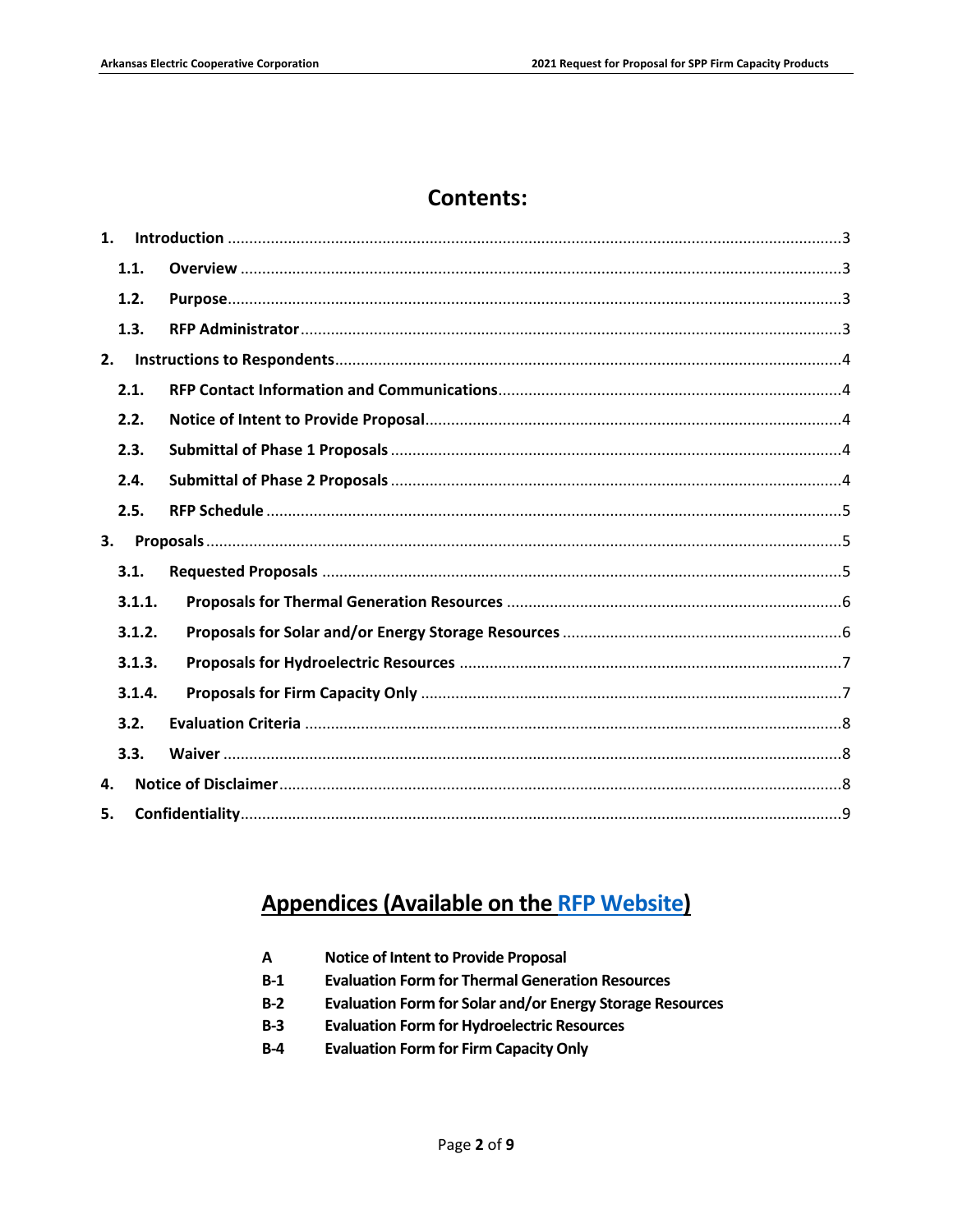## <span id="page-2-0"></span>**1. Introduction**

#### <span id="page-2-1"></span>**1.1. Overview**

Arkansas Electric Cooperative Corporation (AECC) is the wholesale power supplier for 17 electric distribution cooperative members (Members) throughout Arkansas. AECC's jurisdictional loads interconnect with transmission systems under the functional control of either the Southwest Power Pool (SPP) Regional Transmission Organization (RTO) or the Midcontinent Independent System Operator (MISO) RTO.

AECC's Member loads within the SPP footprint are connected to, and dependent on, transmission systems owned by Oklahoma Gas & Electric, Southwestern Electric Power Company, and the Southwestern Power Administration. AECC is a Load Responsible Entity (LRE) and market participant within SPP.

#### <span id="page-2-2"></span>**1.2. Purpose**

AECC is issuing this Request for Proposal (RFP) to assist in meeting specific needs beginning June 1, 2025. AECC is seeking at least 170 MW of firm capacity products within the SPP footprint, in aggregate from one or more proposed options, for a period of at least 5 years.

This RFP seeks Proposals that can reliably provide Firm Capacity or Firm Power, as defined in the SPP Open Access Transmission Tariff (SPP tariff) and SPP Planning Criteria. Through this RFP, AECC is seeking the Firm Capacity products to satisfy peaking and/or intermediate energy needs. AECC will also consider Firm Capacity offers without an energy component.

The contracting of these Firm Capacity products to assist in meeting AECC's resource adequacy requirement (RAR) within SPP necessitates that AECC acquire firm transmission service from the generation resource(s) to AECC's loads. Any transaction(s) resulting from this RFP shall be contingent upon AECC being awarded, and accepting, the appropriate designated Network Resource status in a timely manner via the SPP study processes.

#### <span id="page-2-3"></span>**1.3. RFP Administrator**

The duties of the RFP Administrator will be performed by Alliance for Cooperative Energy Services Power Marketing LLC (ACES).

ACES' business model provides an established infrastructure of independent energy management practices that supports the verification of, and compliance with, applicable processes, policies, and procedures. ACES manages a significant amount of confidential data through a combination of specific internal guidelines, the company's independent control group, the company's corporate compliance manager, and periodic reporting to its Board of Directors' Risk Oversight and Audit Committee. ACES takes its obligations regarding the maintenance of Confidential Information very seriously and will handle all Confidential Information with the highest professional regard.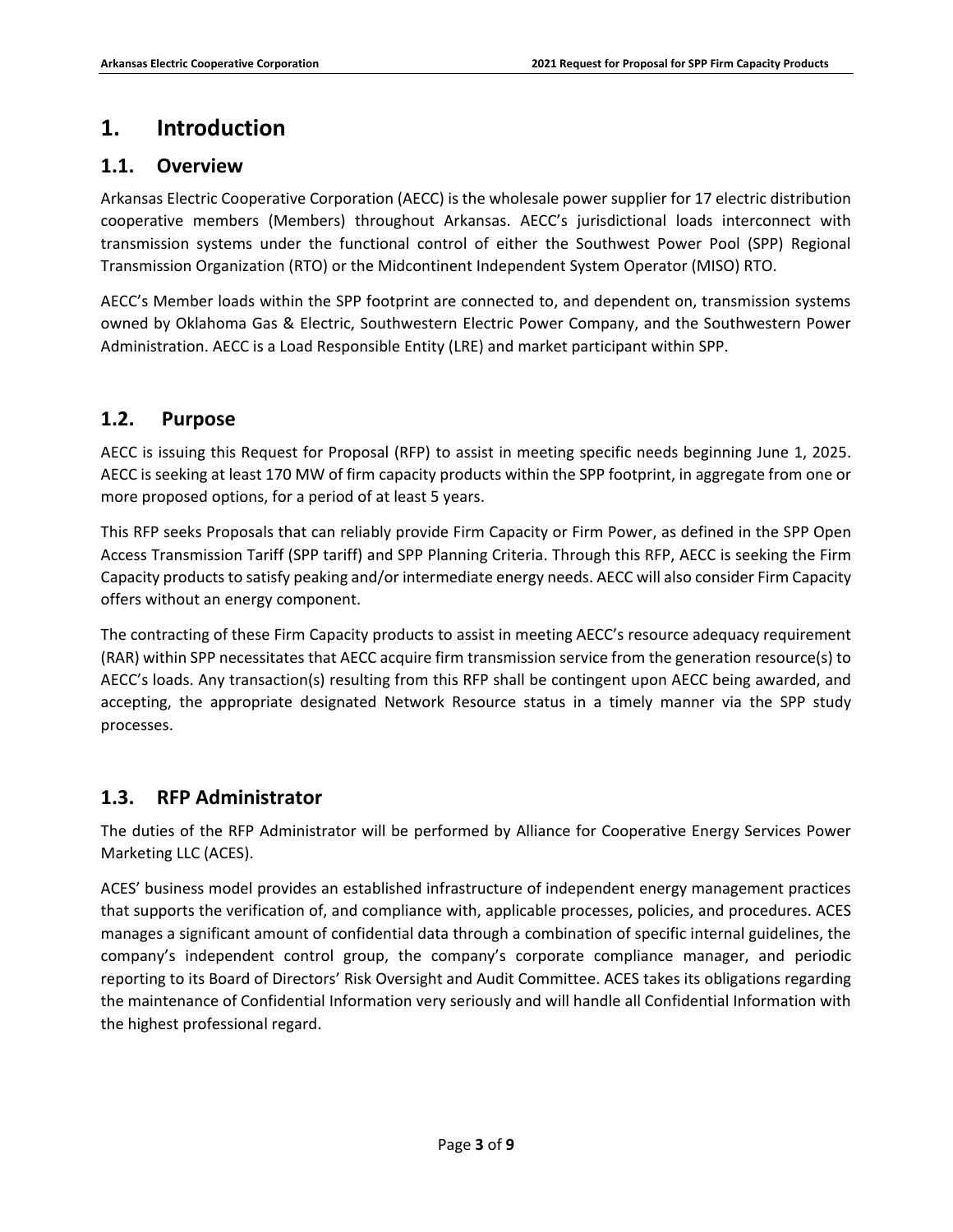# <span id="page-3-0"></span>**2. Instructions to Respondents**

## <span id="page-3-1"></span>**2.1. RFP Contact Information and Communications**

All communications from parties responding to this RFP (Respondent(s)) shall be directed to the AECC 2021 RFP team. Questions or requests for clarifying information must be directed through the designated RFP email address: [AECC2021RFP@acespower.com.](mailto:AECC2021RFP@acespower.com) All oral discussions or communications are discouraged and will be considered unofficial and non-binding.

The AECC 2021 RFP team will post relevant questions submitted by Respondents, as well as AECC's responses, on the RFP website[: www.acespower.com/AECC2021RFP](http://www.acespower.com/AECC2021RF). Posting these questions and responses will ensure that all Respondents have equal access to non-confidential information that may be potentially relevant to their responses to this RFP.

AECC strongly discourages direct contact with AECC or ACES personnel regarding this RFP. Direct contact with AECC personnel may result in disqualification from this RFP.

## <span id="page-3-2"></span>**2.2. Notice of Intent to Provide Proposal**

A Respondent must use the RFP email address identified in Section 2.1 to electronically submit its Appendix A: Notice of Intent to Provide Proposal (Appendix A). The deadline for a Respondent to submit its Appendix A is 2:00 p.m. Central Prevailing Time (CPT) on the Notice of Intent to Provide Proposal Deadline detailed in Section 2.5. Upon receipt of the Appendix A, the AECC 2021 RFP team will acknowledge receipt.

## <span id="page-3-3"></span>**2.3. Submittal of Phase 1 Proposals**

All Phase 1 Proposals must be submitted and received electronically. To be considered and accepted, an electronic version of the appropriate Proposal Appendix or Appendices must be sent to the RFP email address identified in Section 2.1 no later than 2:00 p.m. CPT on the Phase 1 Proposal Submission Deadline detailed in Section 2.5.

Supporting documentation to the Proposal Appendix or Appendices is encouraged but not mandatory. Supporting documentation may include, but not be limited to, information detailing the Respondent and the proposed energy resource(s).

AECC and the RFP Administrator will only evaluate Proposals submitted in accordance with this RFP. Proposals sent directly to AECC or ACES personnel will be discarded and will not be evaluated.

AECC or the RFP Administrator reserves the right to contact Respondents at any time to clarify Proposal terms and/or request additional information.

## <span id="page-3-4"></span>**2.4. Submittal of Phase 2 Proposals**

At the completion of Phase 1 evaluations, AECC, in consultation with the RFP Administrator, will either select Proposals for further evaluation in Phase 2 or reject proposals. The RFP Administrator will notify Respondents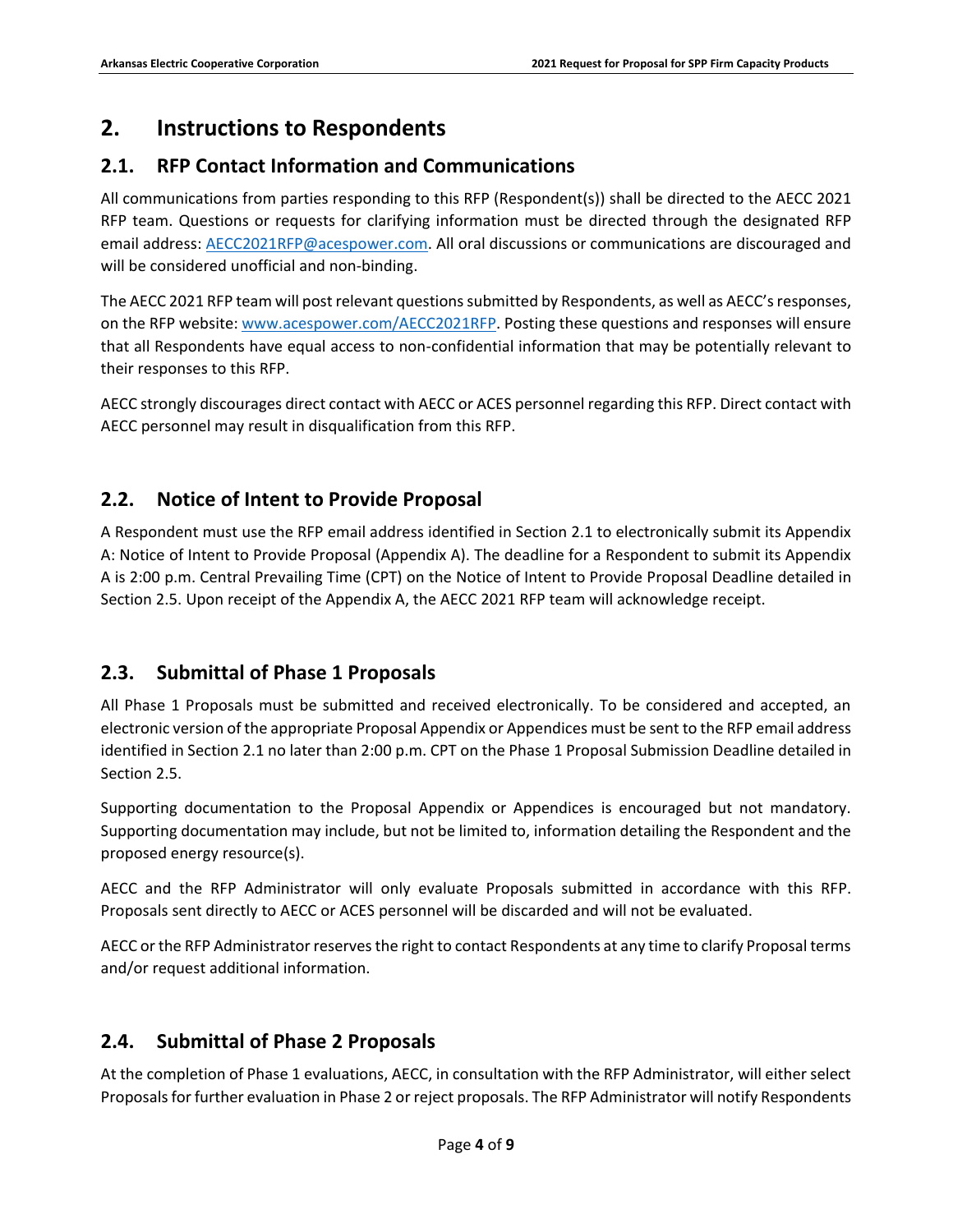of their selection for further evaluation or rejection. Upon notification that a Respondent's Proposal has been selected for advancement to Phase 2, the RFP Administrator will request final pricing from Phase 2 Respondents.

Respondents shall provide the final pricing in the appropriate Proposal Appendix and submit to the RFP email address identified in Section 2.1 no later than 2:00 p.m. CPT on the Phase 2 Proposal Submission Deadline detailed in Section 2.5. This final pricing will be considered binding, until otherwise notified by the RFP Administrator, for a period not to exceed 90 days. All Phase 2 Proposals must contain an acknowledgement or signature from an officer or agent of the Respondent who is duly authorized by the Respondent's authorizing governance body to submit such Proposal.

AECC may require approval from its Board of Directors to enter into any binding transactions as a result of this RFP.

#### <span id="page-4-0"></span>**2.5. RFP Schedule**

The AECC 2021 RFP schedule is detailed in Figure 1 below. As circumstances warrant, AECC, in its sole judgment and discretion, may change this schedule. In that event, the RFP Administrator will inform all potential Respondents as far in advance as reasonably possible by posting any change on the RFP website, [www.acespower.com/AECC2021RFP.](http://www.acespower.com/AECC2021RFP)

#### **Figure 1.**

| <b>Milestone</b>                                            | <b>Deadline</b>   |
|-------------------------------------------------------------|-------------------|
| <b>RFP Issued</b>                                           | January 14, 2021  |
| Notice of Intent to Provide Proposal Deadline (2:00 PM CPT) | January 28, 2021  |
| <b>Final Date for RFP Question Submittal</b>                | February 11, 2021 |
| <b>Phase 1 Proposal Submission Deadline (2:00 PM CPT)</b>   | February 25, 2021 |
| <b>Notification of Phase 1 Results</b>                      | April 1, 2021     |
| Phase 2 Proposal Submission Deadline (2:00 PM CPT)          | April 22, 2021    |
| <b>Notification of Phase 2 Results</b>                      | May 12, 2021      |

## <span id="page-4-1"></span>**3. Proposals**

#### <span id="page-4-2"></span>**3.1. Requested Proposals**

AECC will consider Proposals from a diverse variety of energy resources and market participants. AECC will accept multiple Proposals from a Respondent. In the event an individual Respondent provides multiple Proposals, the Respondent must indicate whether or not the Proposals are mutually exclusive. Mutually exclusive Proposals will be evaluated as competing proposals.

As stated in Section 1.2, any transaction(s) resulting from this RFP shall be contingent upon AECC being awarded, and accepting, the appropriate designated Network Resource status via the SPP study processes.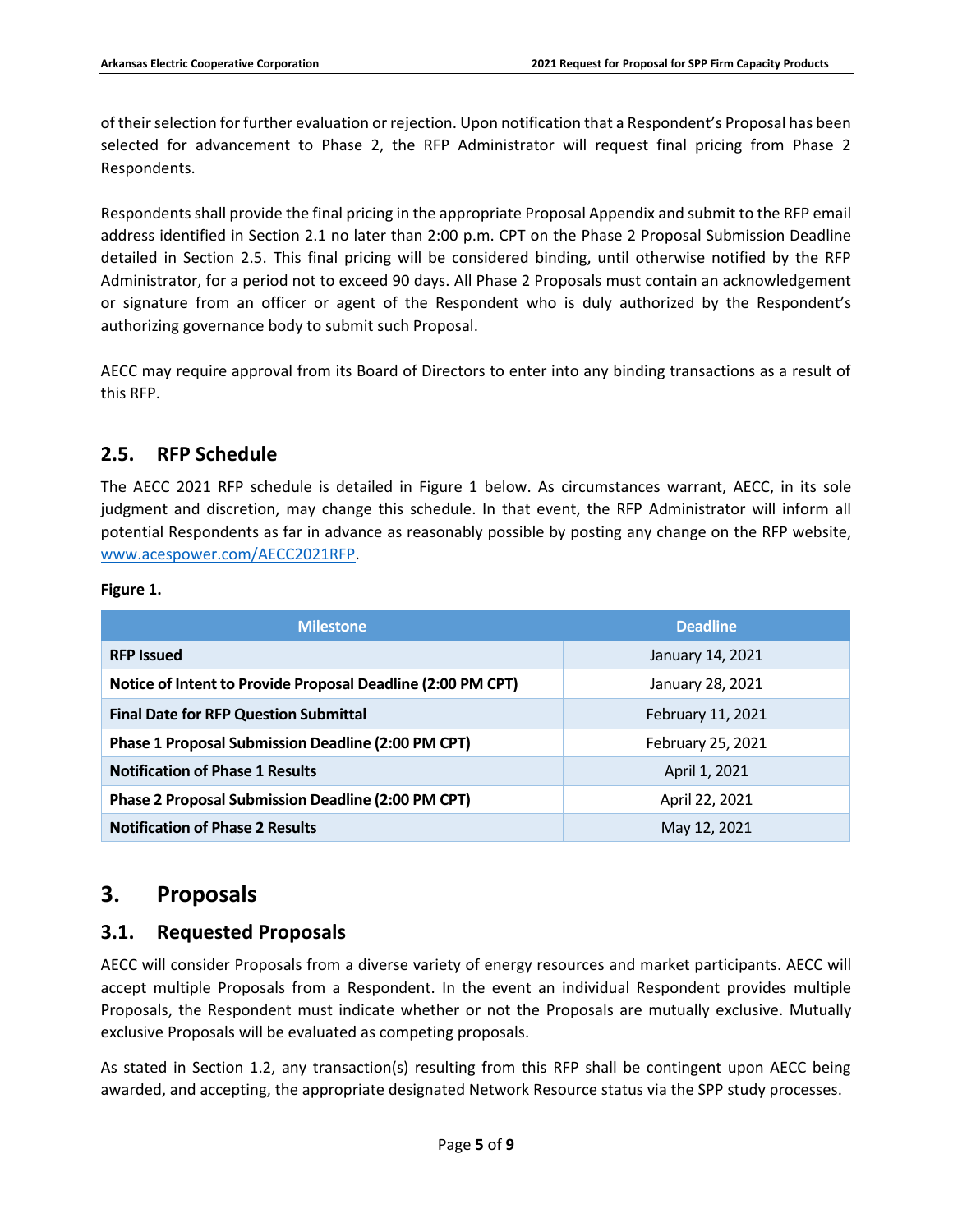#### <span id="page-5-0"></span>**3.1.1. Proposals for Thermal Generation Resources**

AECC will consider Proposals from Respondents for a diverse variety of thermal generation resources.

Proposals for thermal generation resources shall provide the information required in Appendix B-1: Evaluation Form for Thermal Generation Resources (Appendix B-1). Respondents are encouraged to include additional relevant information as necessary to fully describe the proposed transactional parameters.

In addition to the required information in Appendix B-1, Proposals for thermal generation resources must meet the following minimum qualifications:

- Minimum installed quantity of 30 MW
- Term:
	- Contract start date must be June 1, 2025
	- Contract Term must be a minimum five years
	- Contract Term must contain the entire SPP Planning Year (June 1 May 31, inclusive)
	- Contract Term must not exceed May 31, 2050
- The capacity and associated energy must be deliverable to AECC's jurisdictional loads within SPP and be Firm Capacity or Firm Power, per SPP Tariff and SPP Planning Criteria to assist in meeting SPP's RAR
- AECC will give preference to capacity resources that are electrically closest to AECC loads due to the potential for required transmission upgrades
- AECC will give preference to energy priced at the SPP South Hub

#### <span id="page-5-1"></span>**3.1.2. Proposals for Solar and/or Energy Storage Resources**

AECC will consider Proposals from Respondents for solar and/or energy storage resources. Proposals for solar and/or energy storage resources may be for a new resource or for an existing resource.

Proposals for solar and/or energy storage resources shall provide the information required in Appendix B-2: Evaluation Form for Solar and/or Battery Energy Storage Resources (Appendix B-2). Respondents are encouraged to include additional relevant information as necessary to fully describe the proposed transactional parameters.

In addition to the required information in Appendix B-2, Proposals for solar and/or battery energy storage resources must meet the following minimum qualifications:

- Minimum installed quantity of 30 MW
- Term:
	- Contract start date must be June 1, 2025
	- Contract Term must be a minimum five years
	- Contract Term must contain the entire SPP Planning Year (June 1 May 31, inclusive)
	- Contract Term must not exceed May 31, 2050
- The capacity and associated energy must be deliverable to AECC's jurisdictional loads within SPP and be Firm Capacity or Firm Power, per the SPP Tariff and SPP Planning Criteria to assist in meeting SPP's RAR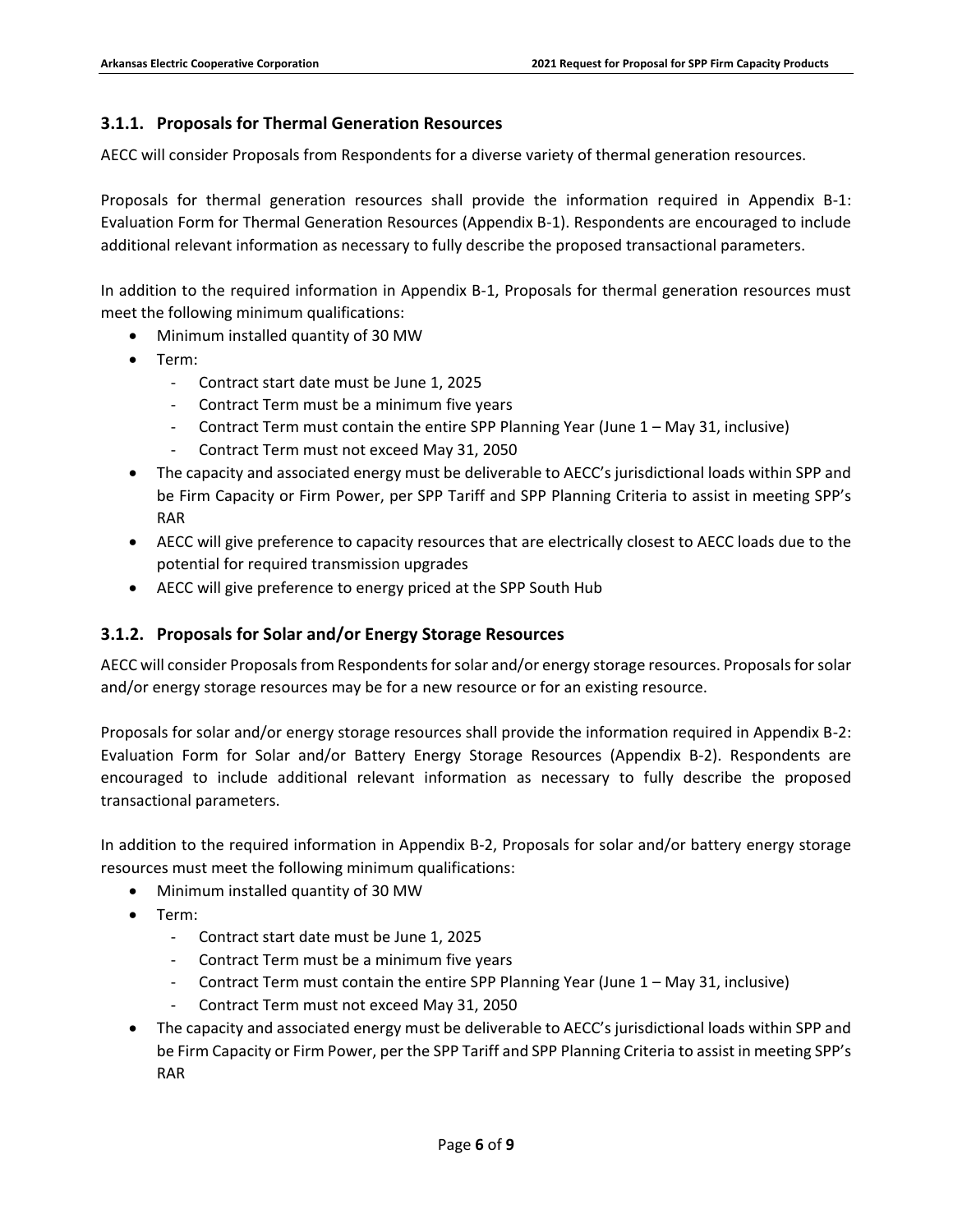- AECC will give preference to capacity resources that are electrically closest to AECC loads due to the potential for required transmission upgrades
- AECC will give preference to energy priced at the SPP South Hub

#### <span id="page-6-0"></span>**3.1.3. Proposals for Hydroelectric Resources**

AECC will consider Proposals from Respondents for hydroelectric resources.

Proposals for hydroelectric resources shall provide the information required in Appendix B-3: Evaluation Form for Hydroelectric Resources(Appendix B-3). Respondents are encouraged to include additional relevant information as necessary to fully describe the proposed transactional parameters.

In addition to the required information in Appendix B-3, Indicative Proposals for hydroelectric resources must meet the following minimum qualifications:

- Minimum installed quantity of 30 MW
- Term:
	- Contract start date must be June 1, 2025
	- Contract Term must be minimum five years
	- Contract Term must contain the entire SPP Planning Year (June 1 May 31, inclusive)
	- Contract Term must not exceed May 31, 2050
- The capacity and associated energy must be deliverable to AECC's jurisdictional loads within SPP and be Firm Capacity or Firm Power, per the SPP Tariff and SPP Planning Criteria to assist in meeting SPP's RAR
- AECC will give preference to capacity resources that are electrically closest to AECC loads due to the potential for required transmission upgrades
- AECC will give preference to energy priced at the SPP South Hub

#### <span id="page-6-1"></span>**3.1.4. Proposals for Firm Capacity Only**

AECC will consider Proposals from Respondents for firm capacity only.

Proposals for firm capacity only shall provide the information required in Appendix B-4: Evaluation Form for Firm Capacity Only (Appendix B-4). Respondents are encouraged to include additional relevant information as necessary to fully describe the proposed transactional parameters.

In addition to the required information in Appendix B-4, proposals for Firm Capacity only must meet the following minimum qualifications:

- Minimum installed quantity of 30 MW
- Term:
	- Contract start date must be June 1, 2025
	- Contract Term must be minimum five years
	- Contract Term must contain the entire SPP Planning Year (June 1 May 31, inclusive)
	- Contract Term must not exceed May 31, 2050
- The capacity must be deliverable to AECC's jurisdictional loads within SPP and be Firm Capacity, per the SPP Tariff and SPP Planning Criteria to assist in meeting SPP's RAR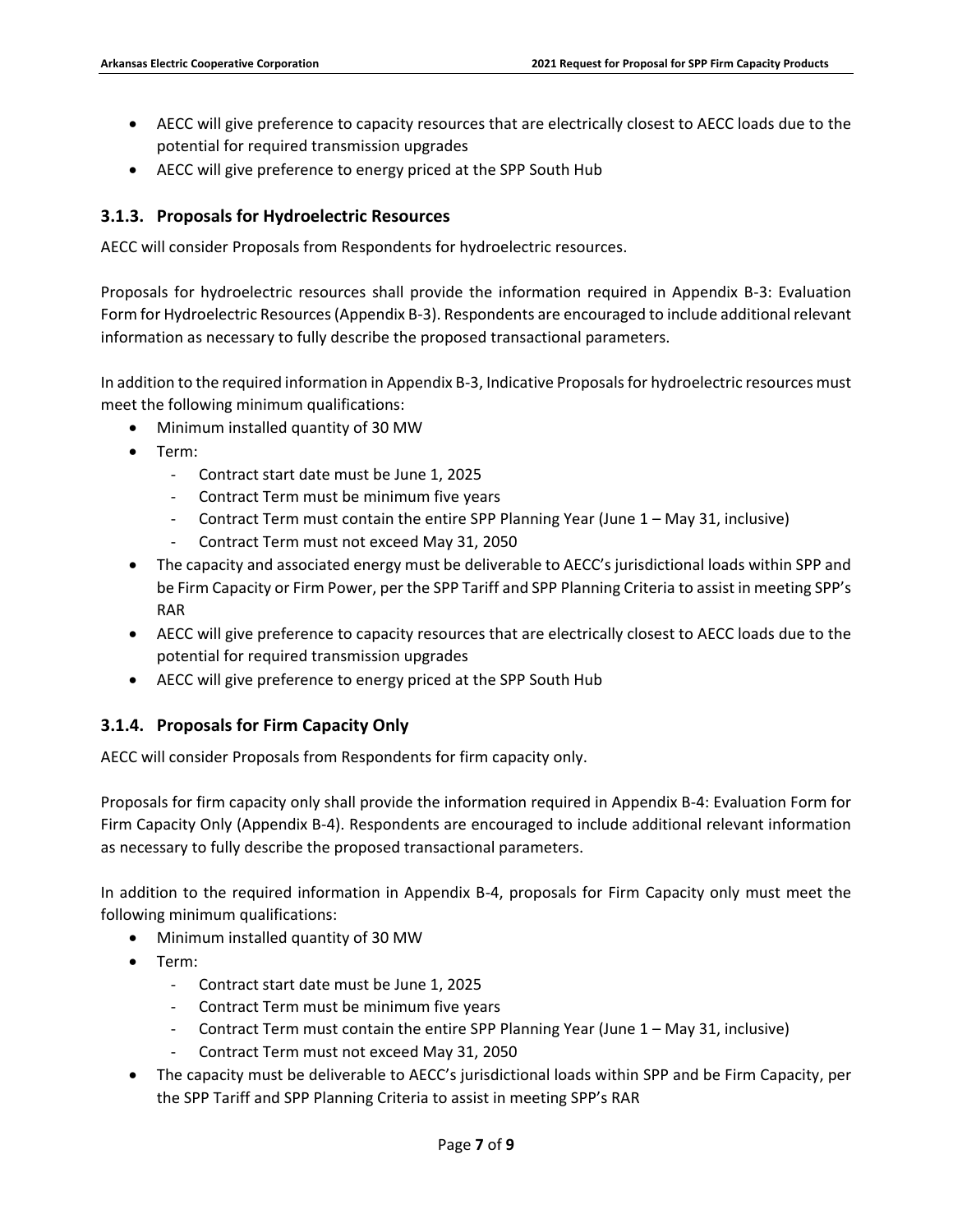AECC will give preference to capacity resources that are electrically closest to AECC loads due to the potential for required transmission upgrades

#### <span id="page-7-0"></span>**3.2. Evaluation Criteria**

AECC intends to make the evaluations and rankings as fair and objective as possible while balancing multiple factors.

In its evaluation, AECC will consider the information provided in the Appendices as well as the following criteria:

- Offer prices and/or calculation method inclusive of all costs, including taxes
- Responsiveness of Proposal
- Logistical, technical, economic, and commercial viability of Proposal
- Reliability of supply
- Other value-added benefits

The criteria listed is neither inclusive nor is it in any particular order of importance.

In addition to the above, the financial stability and creditworthiness of each Respondent is an important consideration for AECC. The level of creditworthiness may significantly impact AECC's evaluation of a Proposal.

The Proposals received will be evaluated against AECC self-build options and any other supply alternatives that AECC deems feasible to meet AECC's needs.

#### <span id="page-7-1"></span>**3.3. Waiver**

AECC reserves the right, in its sole discretion, to reject any and all Proposals submitted as part of this RFP process for any reason. AECC may request additional information to complete its evaluations. Respondents who submit proposals do so without recourse against AECC for rejection or failure to execute an agreement for any reason. AECC will not reimburse any cost incurred in the preparation or submission of a proposal or any subsequent negotiations regarding a proposal. AECC reserves the right to terminate this RFP process at any time, without notice and with no obligation to purchase or continue negotiations.

## <span id="page-7-2"></span>**4. Notice of Disclaimer**

**The information contained in this RFP has been prepared solely to assist prospective Respondents in making the decision of whether or not to submit a Proposal. AECC does not purport this information to be all-inclusive or to contain all of the information that a prospective Respondent may need to consider in order to submit a Proposal. Neither AECC nor its Members, customers, employees, agents, officers, nor AECC consultants will make, or will be deemed to have made, any current or future representation, promise or warranty, express or implied, as to the accuracy, reliability, or completeness of the information contained herein, or in any document or information made available to a Respondent, whether or not the**